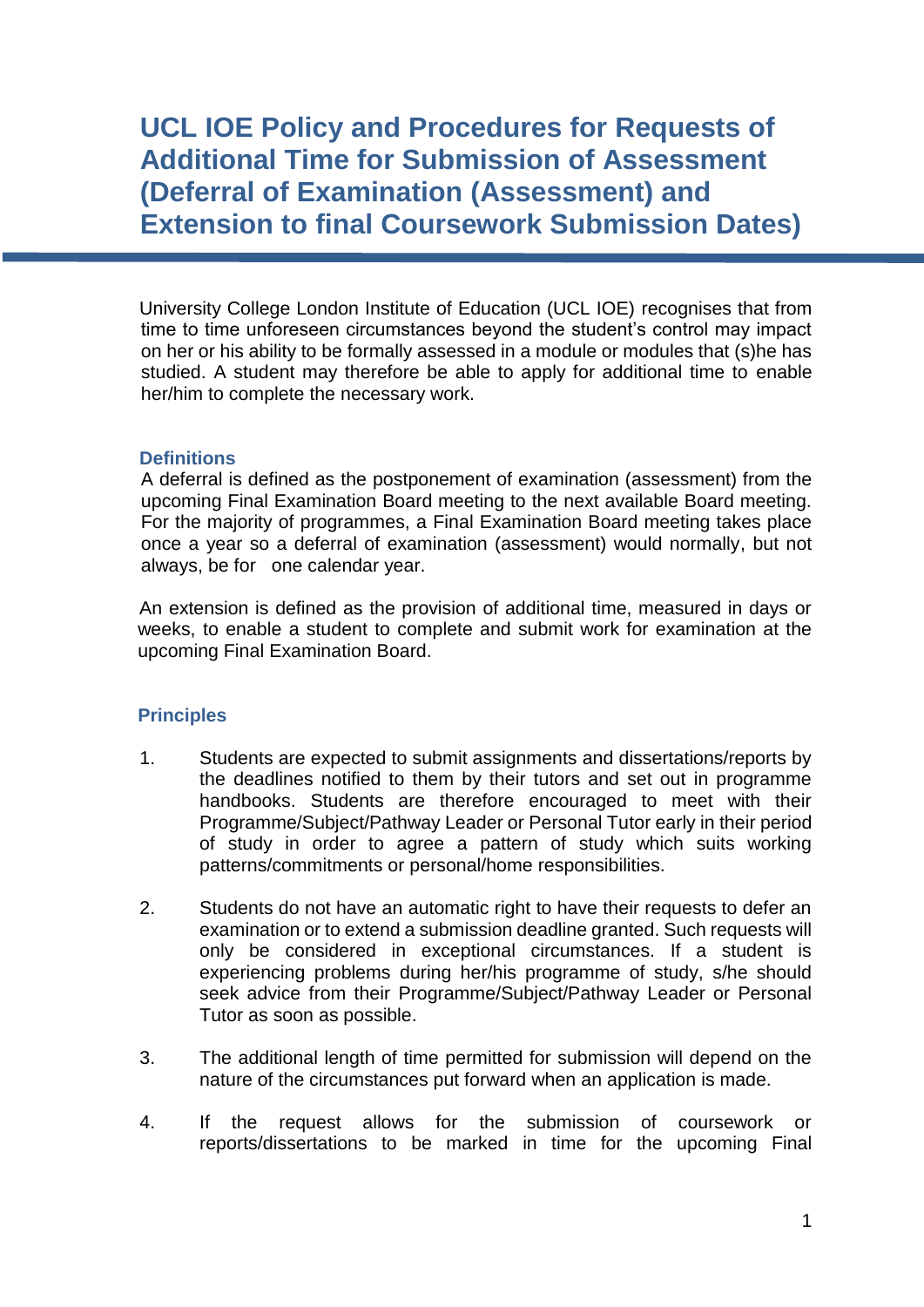Examination Board, it will be considered an extension and must be approved as follows:

- Up to a maximum of two weeks by the Programme Leader.
- Two to four weeks by appropriate Head of Academic Department or Dean of the Doctoral School with a recommendation from the Programme Leader
- Over four weeks by the Pro-Director Teaching, Quality and Learning Innovation on the recommendation of the relevant Head of Academic Department or Dean of the Doctoral School. Extensions in excess of eight weeks will only be granted in exceptional circumstances.
- 5. If the request does not allow for the submission of coursework or report/dissertation to be marked in time for the upcoming Final Examination Board, it will be considered a deferral and must be approved by the Pro-Director: Teaching, Quality and Learning Innovation following receipt of a recommendation of support from the appropriate Head of Academic Department or Dean of the Doctoral School.
- 6. Requests for an additional length of time for submission will be considered on an individual basis and will only be approved if the Academic Department/Doctoral School believes that the student has a good reason for making the request and provides appropriate independent evidence.

## **Procedures for applications for Extension/Deferral**

- 1. A student wishing to apply for additional time for submission must complete the appropriate form (available from the Programme Administrator) and submit it to the Programme/Subject/Pathway Leader **at least two weeks** before the submission date. Clear reasons, including supporting documentary evidence such as a medical certificate, must be provided. The student must specify the date by which they would prefer to submit their work. Any information given which is of a personal nature will be treated as strictly confidential.
- 2. The Programme/Subject/Pathway Leader will check the form and sign it if the application is supported. If the request is for no more than two weeks there is no need for further approval. However, a request for more than two weeks up to a maximum of four weeks, must be passed to the Appropriate Head of Academic Department or Dean of the Doctoral School for approval and signature. Applications of more than four weeks must be forwarded for consideration to the Pro-Director: Teaching, Quality and Learning Innovation with a recommendation from the relevant Head of Academic Department or Dean of the Doctoral School.
- 3. Students will be informed in writing (which may take the form of an e-mail) by the Programme Administrator about the outcome of an application at